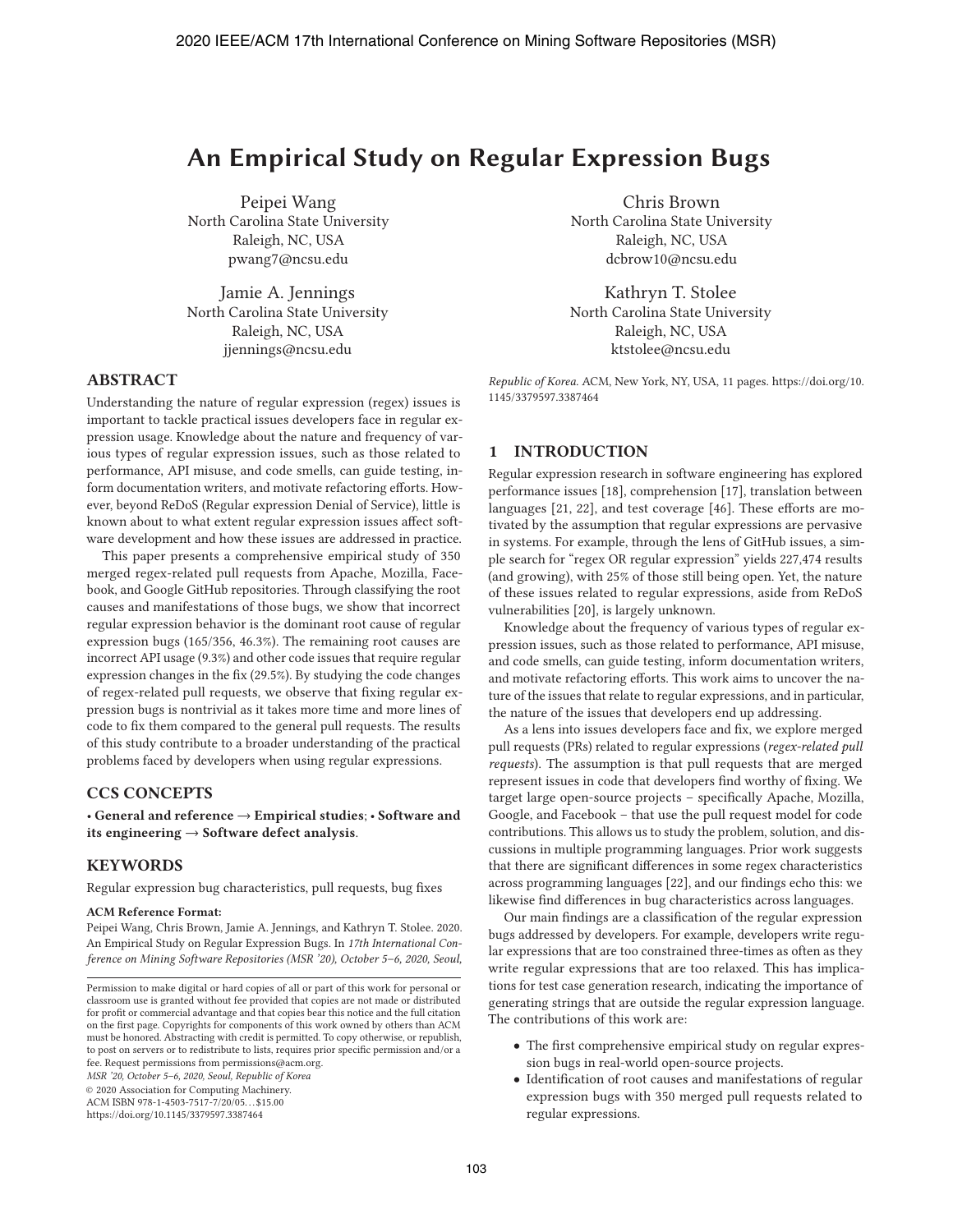- Analysis of regular expression bug fix complexity and the connection between root causes and the changes in a fix.
- Ten common patterns in regular expression bug fixes.

## **2 RESEARCH QUESTIONS**

The goal of this study is to understand the regular expression bugs developers address in practice. We obtain our data via purposely selected GitHub pull requests and carefully analyze these pull requests to achieve this goal. Specifically, this study asks and answers the following questions:

**RQ1:** *What are the characteristics of the problems being addressed in regex-related PRs?*

We use an open card sort to categorize the root causes of the problems that pull requests deal with. Three root causes emerge: 1) the regex itself; 2) regex API; and 3) other code. Within each type of root cause, we further characterize different manifestations of the addressed problem and provide more details about each manifestation (see Section 4).

**RQ2:** *What are the characteristics of the fixes applied to regexrelated PRs?*

In analyzing the fixes in regex-related PRs, we measure fix complexity with four PR features proposed in prior work [25]: 1) minutes between PR opening and merging; 2) the number of commits in the PR; 3) the number of lines changed in the fixes; and 4) the number of files touched in the fixes. We then zoom in to study the four types of regex-related code changes: 1) regex edit; 2) regex addition; 3) regex removal; and 4) API changes. For each PR root cause and manifestation, we identify the dominant type of change. Finally, we identify ten common fix patterns to fix either a regex bug or a regex API bug (see Section 5).

#### **3 STUDY**

This section describes the data collection process and analyses to address RQ1 and RQ2.

## **3.1 Dataset**

Our dataset is a sample of merged GitHub pull requests. We chose merged GitHub pull requests for two reasons: 1) our study is oriented towards the existing solutions of regular expression issues. Compared to GitHub issues, merged pull requests provide us with both the problem description and a solution; and 2) merged pull requests indicate the priority of the regular expression issues and the feasibility to fix them, which are not always satisfied by GitHub issues since they may cover very general regular expression discussions or Q&As and thus do not embody a direct solution.

*3.1.1 Artifact Collection.* As we aim to focus on real resolutions to real bugs, we examined repositories from established organizations with relatively mature development processes and active projects. These repositories have many commits, contributors, and culture around pull request use. We targeted four large active GitHub organizations: Apache [7], Mozilla [13], Google [11], and Facebook [9]. Using the GitHub GraphQL API [10], we searched for merged pull

#### **Figure 1: Example of Regex Addition from a pull request in JavaScript (mozilla/zamboni#1442)**

- <sup>1</sup> gettext(format('Changes in {0} {1}',
- <sup>2</sup> **this**.app.trans[**this**.app.guid],
- <sup>3</sup> **this**.app.version.substring(0,1)))));
- <sup>4</sup> + /\d+/.exec(**this**.app.version)))));

requests<sup>1</sup> with "regular expression" or "regex" in the title or description with the last update time before February 1st, 2019. We selected only repositories that have Java, JavaScript, or Python as the primary language, as these are the three most popular programming languages used on GitHub [4]. This resulted in 664 merged pull requests from 195 GitHub repositories in the 4 organizations.

*3.1.2 Pruning.* We limited our focus to pull requests that are **regexrelated**. A PR is called *regex-related* only if there are changes to a regular expression or a regular expression API method. In regexrelated PRs, there is at least one regular expression that is added, removed, or edited, or there is at least one modification to regex APIs. For example, Figure 1 shows an example of the regex  $\sqrt{d^2}$ being added on line 4. We manually inspected the 664 merged PRs and identified 350 of them (52.7%) as regex-related PRs.

*3.1.3 Final Dataset Description.* The final dataset of 350 regexrelated PRs comes from 135 GitHub repositories. Of these, 86 are from Apache repositories, 162 are from Mozilla repositories, 66 are from Facebook repositories, and 36 are from Google repositories. When analyzing regex-related code changes, we considered the overall code differences before and after the PR, hence avoiding issues from reworked commits (Peril VII [27]). Because a pull request can handle multiple independent regular expression problems, six PRs are split, creating a final dataset with 356 bugs addressed by pull requests, or *pull request bugs*. Our final data are available [8].

#### **3.2 RQ1 Analysis: Bug Characteristics**

With the 356 pull request bugs, two authors performed an open card sort with two raters. The dataset is categorized in two dimensions, *root cause* and *manifestation*, based on the pull request description, comments, linked GitHub issues, or linked bug reports from other systems (e.g., JIRA, Bugzilla). For example, PR mozilla/feedthefox#43 addresses two problems. One is a typo of a variable shown in the title of this pull request, the other problem is an unused regex shown in the description of this pull request. We ignore the typo problem because the fix to the typo does not involve any regex or API changes. In the analysis of this PR, the fix is to remove the regular expression, and the problem it addresses is *unused regex* which is a type of *regex code smells*. PR mozilla/addons-server#10352 addresses a problem is described in a GitHub issue, which identifies an error caused by the incorrect flag in *regex API* with the manifestation of *exception handling* 2. In a JIRA bug report related to PR apache/ambari#760, the problem being addressed is *incorrect regex behavior* because valid URLs are rejected and the scope of the regular expression needs to be expanded.

<sup>&</sup>lt;sup>1</sup>While we avoid many perils of mining GitHub [27] through our selection of organizations and projects (i.e., Perils II, III, IV, V, and VI), evaluating only merged pull requests is Peril VIII and thus a threat to validity, as discussed in Section 7.  $2$ The specific error message is "ValueError: cannot use LOCALE flag with a str pattern".

Since Python version 3.6, re.LOCALE can be used only with bytes patterns.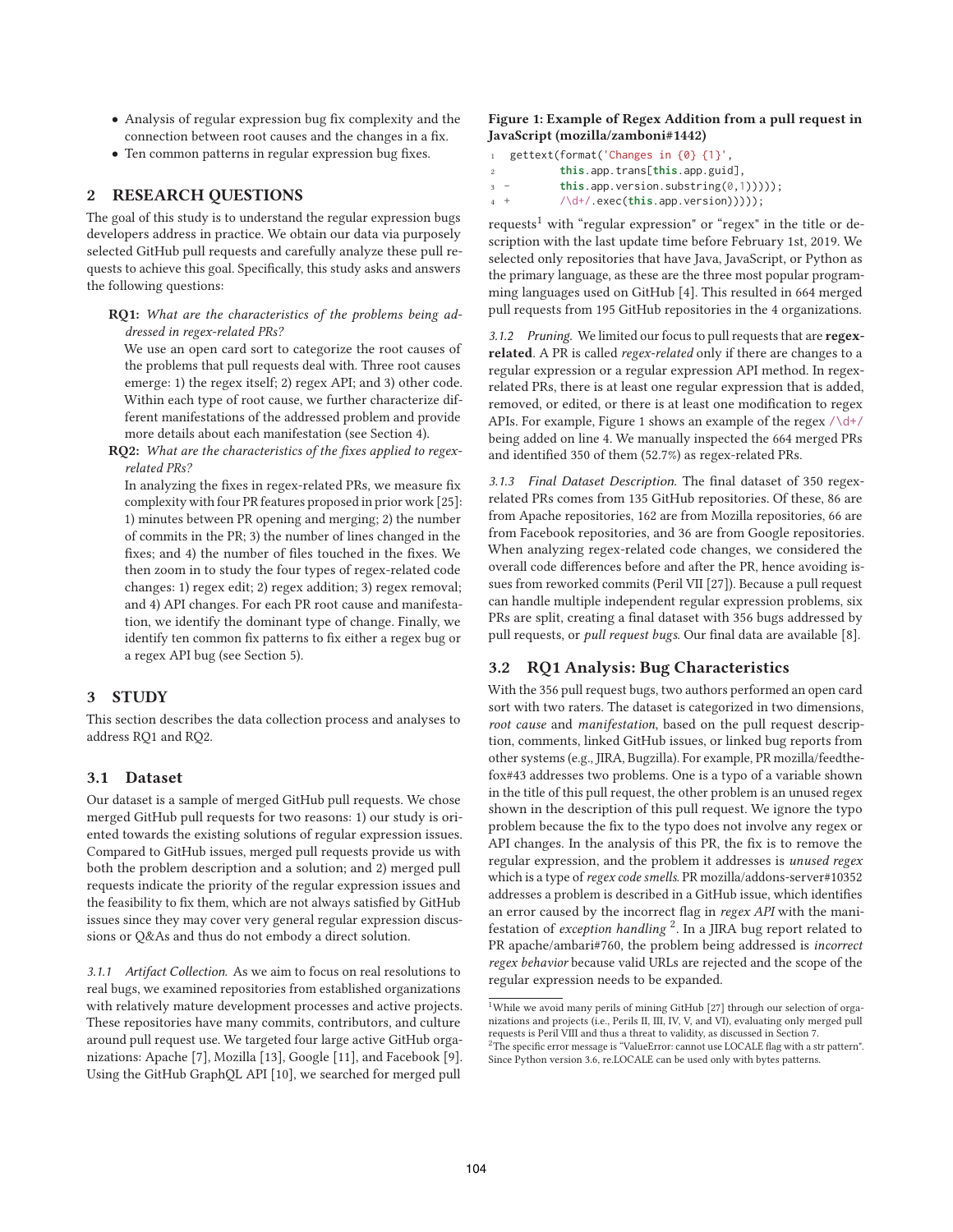After card sorting is complete, eight manifestations of three root causes of regex-related bugs are identified. Four of the eight manifestations are further broken into categories and sub-categories according to the common characteristics shared by the bugs. The hierarchy of the 356 pull request bugs is presented in Table 1.

#### **3.3 RQ2 Analysis: Fix Characteristics**

To answer RQ2, we explored regex fix characteristics compared to general software bugs, the nature of the changes in the fixes, and identify common fix patterns.

*3.3.1 Complexity of Regex-related PR Fixes.* To understand if regexrelated bugs are similar in complexity to other software bugs, we compare our regex-related PRs (*regexPRs*) with a public dataset of PRs from GitHub projects that use PRs in their development cycle [25] (*allPRs*). We selected four features from the prior work that represent the complexity of the fix or the complexity of reviewing the PR. For the complexity of reviewing the PR, we chose the number of minutes from PR initialization to merge (*mergetime\_minutes*). For measuring the complexity of the fix in the PR, we chose the number of commits (*num\_commits*), the number of modified lines of code (*code\_churn*), and the number of files changed (*files\_changed*). Note that *code\_churn* is a combined feature which is the sum of two originally proposed features, *src\_churn* and *test\_churn*. This is because regular expressions are not only in source code but also in testing frameworks and configuration files, which makes it hard to distinguish the code of fixing a regex bug from the testing code.

The metrics for bug fix complexity in our dataset (*regexPRs*) are obtained through the PyGithub [14] library, which provides APIs to retrieve GitHub resources. The *allPRs* dataset [25] contains over 350,000 PRs; as a matter of fairness, we filtered out the unmerged pull requests and retained 300,600 merged ones for analysis. We used the Mann-Whitney-Wilcoxon Test [12] to investigate whether our dataset, *regexPRs*, and the *allPRs* dataset have the same distribution. These comparison results are presented in Table 2.

*3.3.2 Changes to Regexes in PRs.* We take into consideration four types of regex-related changes: 1) regular expression addition  $(R_{add})$ , 2) regular expression edit ( $R_{edit}$ ), 3) regular expression removal  $(R_{rm})$ , and 4) regular expression API changes  $(R_{API})$ .

Before counting the number of regex-related changes, we first identified regular expressions being used in the code. Because the regular expression is often represented as a string or a sequence of characters, we treated each *quoted* regex string as a normal string until we find it is parsed with regular expression syntax and a regular expression instance or object is created consequently. Strings wrapped by regular expression *delimiters* are straightforward and treated as regular expressions. For example, slash / in JavaScript is a regex delimiter. Hence /\d+/ in Figure 1 is identified as a regex.

A regular expression addition  $(R_{add})$  is counted when the PR shows a new regular expression string. In the code snippet shown in Figure 1, there is no regex string prior to the PR whereas line 4 introduces regular expression /\d+/.

A regular expression edit ( $R_{edit}$ ) is a content change to the regular expression string directly or indirectly used in regex API methods. These are the type of regular expression changes studied in prior work on regular expression evolution [45].

#### **Figure 2: Example of Regex API Changes from a pull request in Java (google/ExoPlayer#3185)**

- $currentLine = subripData.readLine();$
- <sup>2</sup> Matcher matcher = SUBRIP\_TIMING\_LINE.matcher(currentLine);
- <sup>3</sup> **if** (matcher.matches()) {
- <sup>4</sup> + Matcher matcher = currentLine == **null** ? **null** :
- <sup>5</sup> SUBRIP\_TIMING\_LINE.matcher(currentLine);
- <sup>6</sup> + **if** (matcher != **null** && matcher.matches()) {

Similar to regex addition, a regular expression removal  $(R<sub>rm</sub>)$  is counted when the code before a PR contains more regexes than after the PR. A pull request could directly remove a regex object (e.g., mozilla/feedthefox#43) or replace the regex and the code where it is used with other types of code (e.g., google/graphicsfuzz#167).

The regular expression API change  $(R_{API})$  encapsulates changes to the APIs being used statically and dynamically. This includes modifying the method itself on a certain call site and reducing the execution frequency of that call site. For modifying the API method, we counted only when the regex object shows up both before and after the PR. Therefore, API methods introduced with  $R_{add}$  or removed with  $R_{rm}$  are excluded. Take Figure 1 as an example. In this example, the method exec is added as the side-effect of adding the regex  $/\dagger$  and thus exec is not accounted as  $R_{API}$ . The modification to the method itself could be on its method name or arguments. If the modified argument is in the position for the regex string, it is not counted as an  $R_{API}$  but as an  $R_{edit}$ . API changes could also be about how the API methods are executed in run-time. For example, constructing regular expression objects statically rather than on-the-fly. The PR in Figure 2 adds two checks of null object, one for the argument passed into Pattern.matcher and the other for the instance invoking Matcher. matches. Hence, it is counted to have two regular expression API changes. Another way of reducing call site execution frequency is to add guards (e.g., if-else statements) on the path of executing regular expression matching (e.g., mozilla/treeherder#61).

*3.3.3 Recurring Patterns for Fixing Regular Expression Bugs.* To find the common fix patterns, we manually examined the code changes in pull requests caused by either regex or API. Since we are more interested in fixing regular expression bugs, the regex-related PRs caused by other code are out of the scope of common fix patterns of regex bugs. Each regex-related change is regarded as a different pattern, and similar changes are grouped together. We chose ten recurring patterns to represent fix strategies for common regular expression problems.

#### **4 RQ1: BUG CATEGORIES**

As is done in prior work on categorizing software bugs, we identified the *root cause* and *manifestation* of the bugs [23, 30, 39, 42, 48]. The root cause is the location in the source code wherein the problem lies. The manifestation is the impact of the bug on the code.

Among the 356 pull request bugs related to regular expressions, three root causes emerged: the **regex** itself (218, 61.2%), the **regex api** used (33, 9.3%), and **other code** (105, 29.5%), as shown in the *Root Cause* and *Count (%) in Root Cause* columns of Table 1. When the root cause is the *regex*, the regex itself caused an issue; examples include incorrect behavior, a compile error, or a code smell. When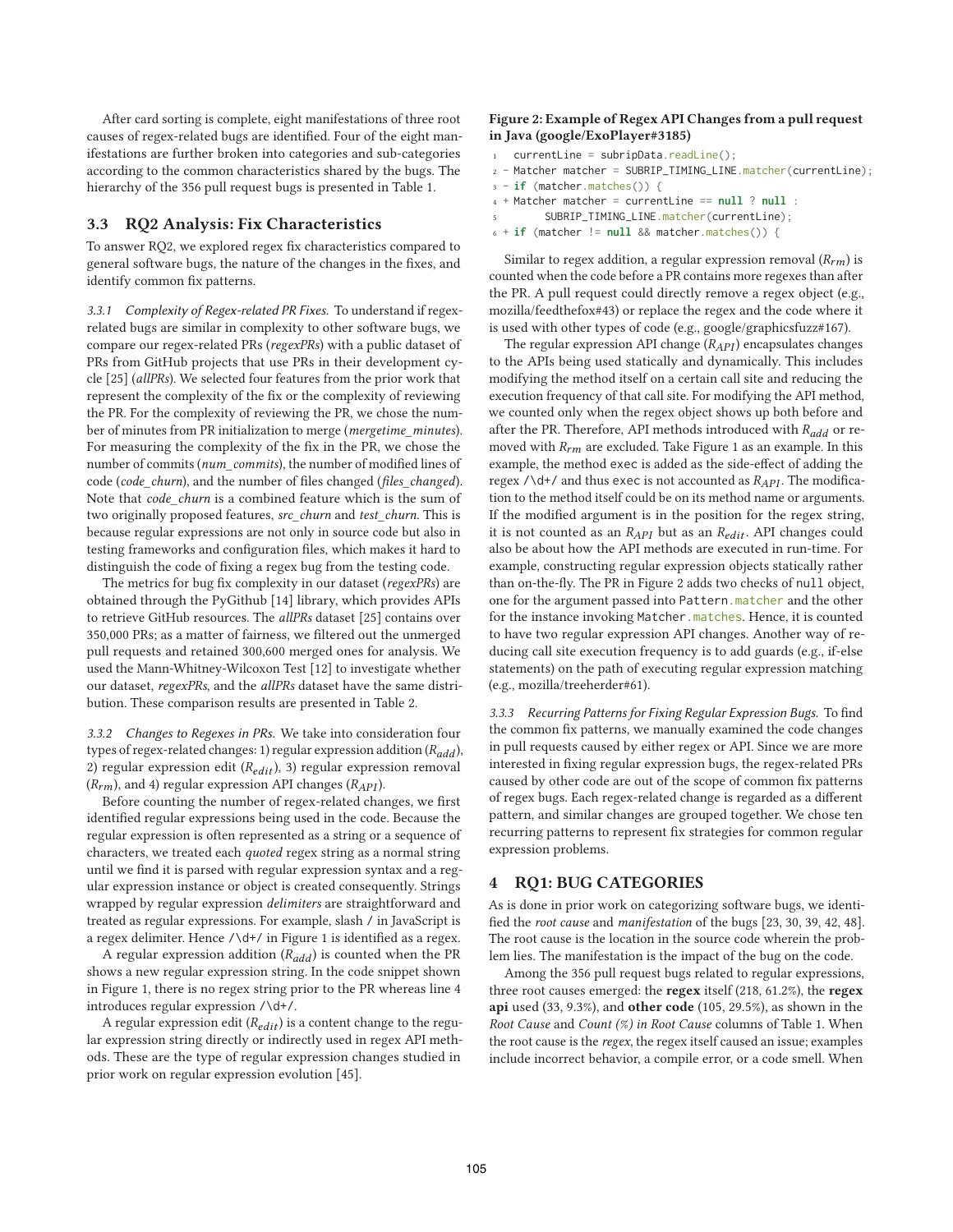| Root Cause    | Manifestation             | Category (Sub-Category)                |                                       | Count $(\%)$ in | Count $(\%)$ in | Count $(\%)$ in |  |
|---------------|---------------------------|----------------------------------------|---------------------------------------|-----------------|-----------------|-----------------|--|
|               |                           |                                        |                                       | (sub)Category   | Manifestation   | Root Cause      |  |
|               | <b>Incorrect Behavior</b> | Rejecting valid strings                |                                       | 102 (61.8%)     |                 |                 |  |
|               |                           | Accepting invalid strings              |                                       | 36(21.8%)       |                 |                 |  |
|               |                           |                                        | Rejecting valid and accepting invalid | 17 (10.3%)      | 165 (75.7%)     |                 |  |
|               |                           | Incorrect extraction                   |                                       | 9(5.5%)         |                 |                 |  |
|               |                           | Unknown                                |                                       | $1(0.6\%)$      |                 |                 |  |
| Regex         | Compile Error             | $8(3.6\%)$                             | 218 (61.2%)                           |                 |                 |                 |  |
|               | <b>Bad Smells</b>         | Design Smells                          | 11 (24.4%)<br>Unnecessary regex       |                 |                 |                 |  |
|               |                           |                                        | Other                                 | $6(13.3\%)$     |                 |                 |  |
|               |                           | Code Smells                            | Performance issues                    | 10(22.2%)       | 45 (20.6%)      |                 |  |
|               |                           |                                        | Regex representation                  | 10(22.2%)       |                 |                 |  |
|               |                           |                                        | Unused/duplicated regex               | 8 (17.8%)       |                 |                 |  |
|               |                           | <b>Incorrect Computation</b>           |                                       |                 |                 |                 |  |
|               | <b>Bad Smells</b>         | Design Smells                          | Alternative regex API                 | $2(7.4\%)$      |                 |                 |  |
| Regex<br>API  |                           |                                        | Unnecessary computation               | 9(33.3%)        |                 |                 |  |
|               |                           | Code Smells                            | <b>Exception handling</b>             | $8(29.6\%)$     | 27 (81.8%)      | 33 (9.3%)       |  |
|               |                           |                                        |                                       | Deprecated APIs | 5(18.5%)        |                 |  |
|               |                           |                                        | Performance/Security                  | $3(11.1\%)$     |                 |                 |  |
| Other<br>Code | New Feature               | Data processing                        |                                       | 22 (37.3%)      |                 |                 |  |
|               |                           | Regex-like implementation<br>19(32.2%) |                                       |                 | 59 (56.2%)      |                 |  |
|               |                           | Regex configuration entry              |                                       |                 | 105 (29.5%)     |                 |  |
|               | <b>Bad Smells</b>         | $19(18.1\%)$                           |                                       |                 |                 |                 |  |
|               | Other Failures            | 27(25.7%)                              |                                       |                 |                 |                 |  |
| Total         |                           |                                        |                                       |                 |                 |                 |  |

**Table 1: The hierarchy for the 356 pull request bugs including root causes, manifestation, categories, and sub-categories.**

the *regex api* is the root cause, this means the API was deprecated, the wrong flags were used, the API call is unprotected from exceptions, or another issue related to the use of the API is present. When the root cause is *other code*, the regex-related changes are identified but the fault or root cause lies elsewhere in the code (i.e., the regex or API was modified in a fix, but are not the root cause of the issue).

Each root cause is divided by the manifestation of the bug, which describes how the bug was observed (*Manifestation* and *Count (%) in Manifestation* columns of Table 1). For example, 45 PRs have *Regex* as the root cause and manifest as a *Bad Smell*, representing 20.6% of the *regex* root cause. Categories and sub-categories are used to further subdivide the manifestations (*Category (Sub-Category)* and *Count (%) in Category* columns in Table 1). For example, 11 PRs have an *Unnecessary Regex*, representing 24.4% of the *Bad Smells* for the *Regex* root cause.

Note that the manifestation of *Bad Smells* appears for each of the root causes. This is because the PRs will frequently identify a better way to accomplish a behaviorally equivalent task, making the manifestation a bad smell rather than a fault. These bad smells, in aggregate, account for 91 (25.6%) of the regex-related PR bugs. Next, we describe each root cause category.

#### **4.1 Bugs Caused by Regexes Themselves**

When the regex is an issue (218 PR bugs), we observed three manifestations: *incorrect behavior*, *compile error*, and *bad smells*.

*4.1.1 Regex: Incorrect Behavior. Incorrect Behavior* is the dominant manifestation for bugs with the regex as the root cause (75.7%, 165/218). Table 1 shows the four categories of this manifestation: rejecting valid string, accepting invalid strings, both rejecting valid and accepting invalid strings, and incorrect extraction. Rejecting valid strings represents 61.8% of the incorrect behavior bugs. This reinforces the observation that developers prefer to compose a conservative regex to an overly liberal one [34] and tend to expand the scope of regular expressions as software evolves [45].

Two primary factors seem to contribute to incorrect regex behavior. One factor is incorrect regex escaping, including not escaping characters and incorrectly escaping characters such as backslash (\) and forward slash (/). The other is changing requirements. When the inputs change and the regex is not updated, the regex behavior may become obsolete (e.g., PR apache/cordova-ios#376). Other less common problems are related to case sensitivity, Unicode compatibility, misuses of quantifier greediness, and lack of anchors.

*4.1.2 Regex: Compile Error.* Eight pull requests fix regex *compile errors*. While the project code is compiled without errors, there could exist uncaught invalid regular expressions until runtime. For example, apache/nutch/#234 reports a compile error caused by File. separator on Windows-based systems. Since \ is used for escaping other characters, this PR reports an uncaught *PatternSyntaxException*.

*4.1.3 Regex: Bad Smells.* The regex *bad smells* we observed can be divided into two categories, as shown in Table 1: *design smells*, such as whether to use regex solution or not, which data to use for validation, and what the matching data and non-matching data look like; and *code smells* referring to smells with the regex itself.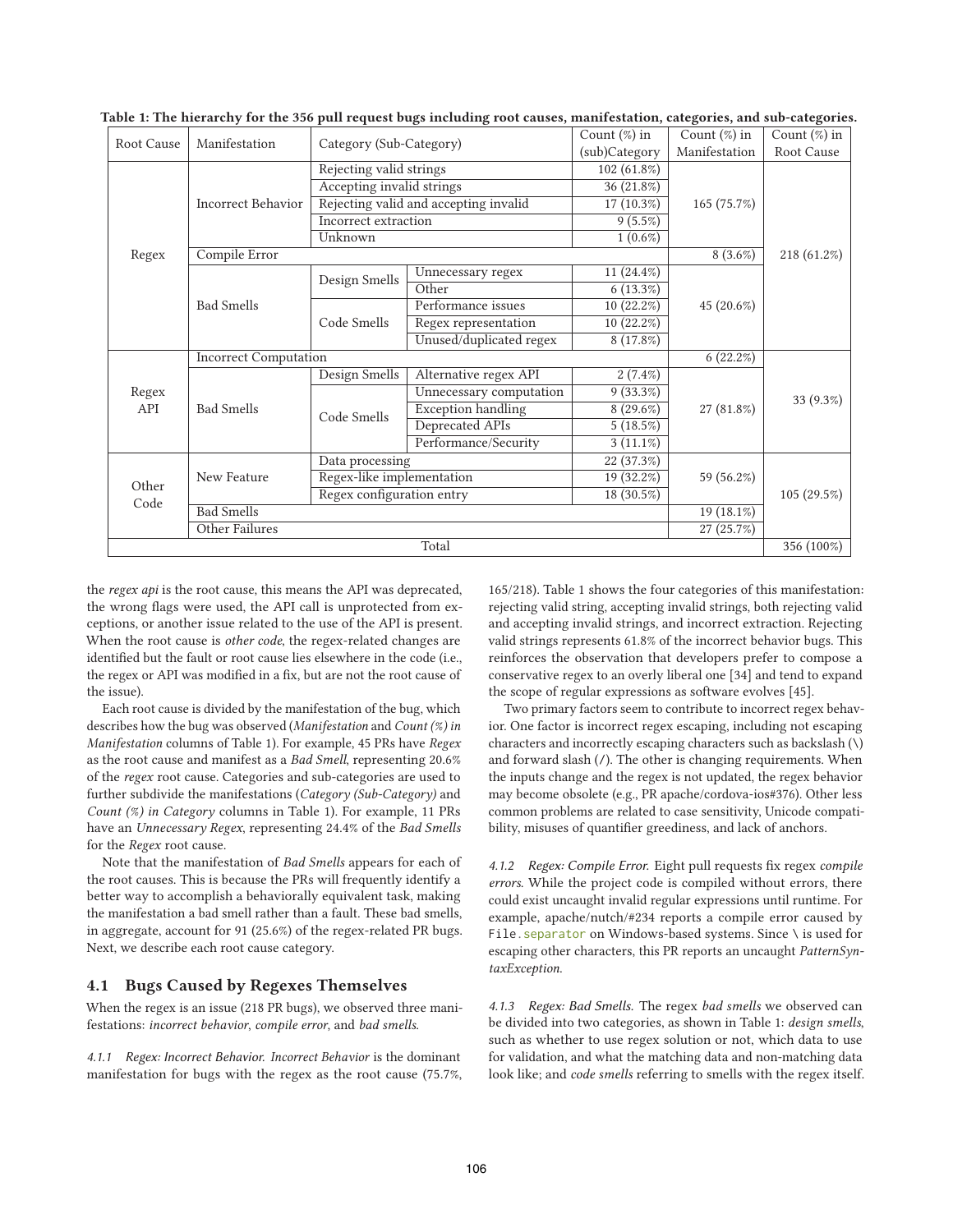Overall, 17 out of the regex bad smells are design smells and the other 28 are code smells.

Most design smells were sub-categorized as *unnecessary regex* (11/17). These PRs indicate that simpler solutions exist and a regex is not needed. For example, using a regex for string replacement is not necessary if the replaced string is a simple string literal in a fixed location (e.g., mozilla/Snappy-Symbolication-Server#23).

The *code smells* are roughly evenly distributed among three sub-categories. *Performance issues* means the execution of regex could be optimized for speed or memory consumption. For example, when the purpose of a regex is not to extract substrings from the data input, defined capturing groups in the regex is unnecessary since the captured values are saved in memory but not used in later code (e.g.,apache/struts#156). Two of the performance issues are about regular expression complexity (i.e., ReDoS [20] vulnerability<sup>3</sup>). *Regex representation* means the regular expression string fails to satisfy certain unspecified requirements, such as using the raw string to describe regular expression in Python and following the eslint rule of "No-regex-spaces" <sup>4</sup>. Six of the ten regex representation code smells can be detected by lint tools in Python and JavaScript. The other four PRs fix one issue of escape characters in regex strings and three issues of regex readability. Unlike the incorrect behavior, the escape characters in this sub-category do not cause a behavioral issue. *Unused/duplicated regex* refers to regexes in code that are no longer needed (7/8) or that are duplicated (1/8), with the former being more common.

**Summary:** Most incorrect regular expression behavior occurs when the regular expression is too conservative and needs to accept more strings. Compile errors occur in eight of the PRs, representing 2.2% of all regex-related PRs we studied; considering the severity of compile errors in terms of disrupting the program execution, this is worth noting. Among design smells and code smells, 11 PRs identify the root cause as unnecessary regular expressions.

# **4.2 Bugs Caused by Regex APIs**

Even with the correct regex, choosing the right API function is important, as is placing the API call in an appropriate location in the code. Bugs caused by regex APIs (33 PRs, 9.3%) refer to the incorrect regex API usage manifesting as either *incorrect computation* (6, 1.7%) or *bad smells* (27, 7.6%).

*4.2.1 Regex API: Incorrect Computation.* Six PRs were submitted because the API being used in the program produced incorrect results. For example, for a particular regular expression in (facebook/jest#3001), RegExp.test(content) has some unexpected behavior if it runs over the same string twice. This is because, in its context, the global matching flag 'g' was used so the second call to this method starts matching from the position saved in the first call. This is a unique feature in JavaScript *stateful* regex methods (i.e., RegExp.test and RegExp.exec). Besides the stateful methods, other incorrect API usage leading to incorrect computation includes

passing arguments into the wrong method, failing to process multiline inputs, and enforcing matching from the beginning or to the end of an input string.

*4.2.2 Regex API: Bad Smells.* We found 27 PR bugs that stem from *bad smells* in using regex APIs. Table 1 shows the breakdown of the regex API bad smells. Two design smells are *alternative regex API* problems, such as deciding which regex library should be chosen to use (e.g.facebook/prepack#645). The other 25 (92.6%) are categorized as code smells.

*Unnecessary computation* was the root cause of nine PRs. In all cases, the issue is that the regex API is executed too many times and can be reduced. For example, on the code path where most of the jobs are a success, the regex parser for error messages should not be used unless the message indicates a job failure (e.g., mozilla/treeherder#61). This is considered a regex API issue because it pertains to how the API is used in the code. It is a code smell because the code is behaving properly except for the performance. The frequency of this sub-category has implications for the impact regex API performance has on applications.

*Exception handling* refers to uncaught exceptions or errors in running regex methods. These represent issues with the regex APIs because developers did not account for the possible unexpected behaviors from executing a regex API. Examples include invalid regex syntax when the regex to compile is not hard-coded and unknown to the API method until runtime, invalid regex API method arguments (e.g., null values, unsupported regex flags), and invalid method returns (e.g., null values or incorrect return types).

*Deprecated APIs* means an obsolete regex library is being used or there were changes in the new version of a regex library. For example, the old regex library org.apache.oro is replaced with java.util.regex (apache/nutch#390) because org.apache.oro has been retired since 2010 and users are encouraged to use Java regex library instead <sup>5</sup>. Similarly, when flags argument is no longer supported <sup>6</sup> in JavaScript regex APIs, input.replace('<', '&lt;', 'g') has to be changed into replace( $\frac{\sqrt{g}}{g}$ , '<') (mozilla/bugherder#26).

*Performance/Security* refers to a change in the API method due to performance or security concerns. For example, in JavaScript, developers found regexp.test to be more suitable than str.match because the former only returns a boolean value while the latter returns the matched results, which could create a leak of information to the external environment (mozilla/hubs#457).

**Summary:** Understanding the regex API is as important as understanding the regex itself. PR bugs result from choosing the wrong API (6), using deprecated or updated APIs (5), or improper exception handling (8). Additional PRs reduce the number of calls to the regex API in the interest of performance (9).

#### **4.3 Bugs Caused by Other Code**

In these pull request bugs, regexes and their APIs are involved but are not the root causes of the bugs; the root cause is other code (105 PRs, 29.5%). Regexes may be changed in these pull requests, but the

<sup>&</sup>lt;sup>3</sup>Since ReDoS cares about the time complexity of running the regular expression, we regard it as performance issue.

<sup>4</sup>https://eslint.org/docs/2.0.0/rules/no-regex-spaces

<sup>5</sup>https://jakarta.apache.org/oro/

<sup>6</sup>https://developer.mozilla.org/en-US/docs/Web/JavaScript/Reference/Global\_ Objects/String/replace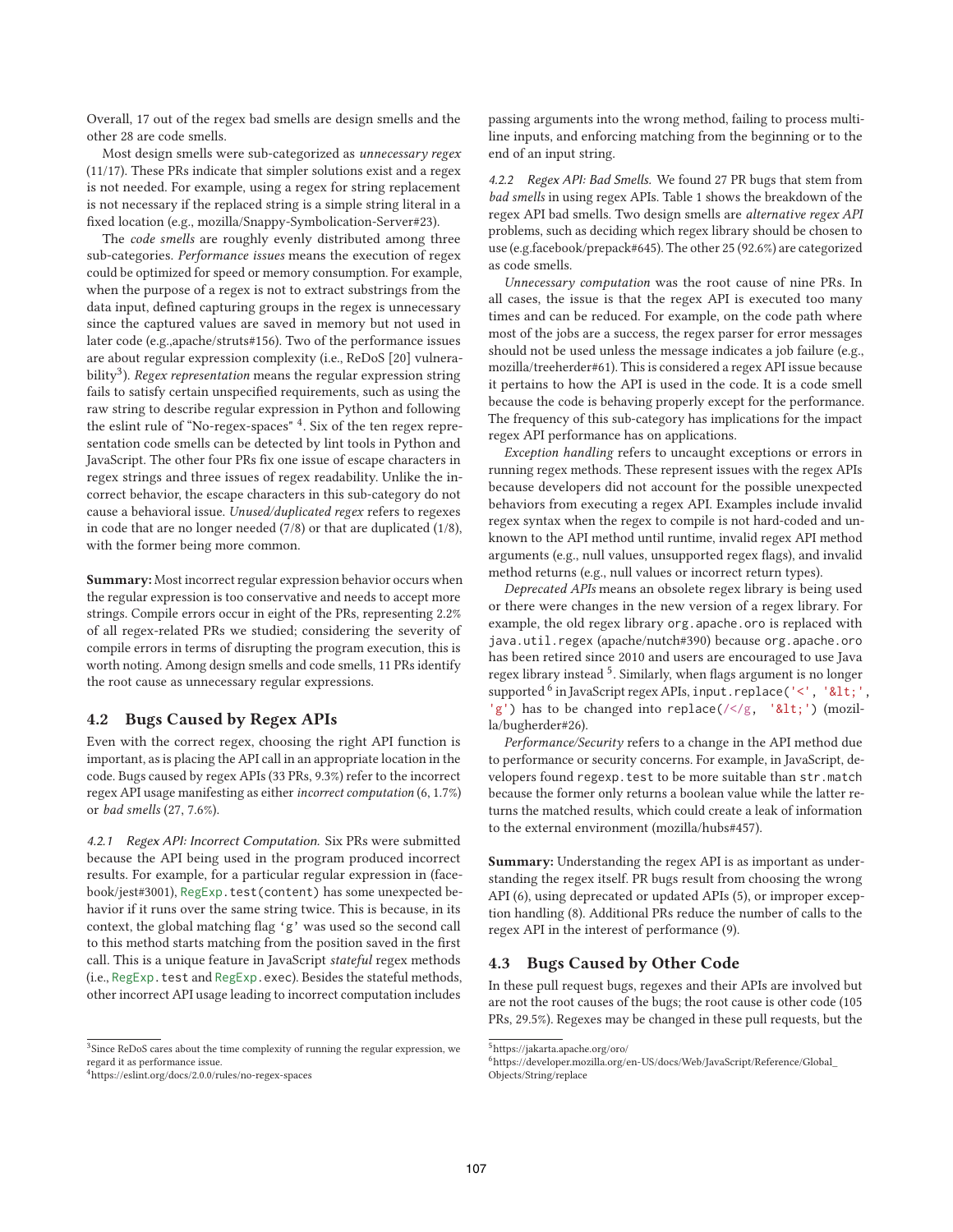|                   | $\overline{\phantom{a}}$ |          |       | $\overline{\phantom{a}}$ |          |           |          |                |
|-------------------|--------------------------|----------|-------|--------------------------|----------|-----------|----------|----------------|
| Feature           | Meaning                  | Dataset  | 5%    | mean                     | median   | 95%       | skewness | p-value        |
| mergetime_minutes | Minutes from PR          | allPRs   | 0.00  | 10.529.07                | 405.00   | 43,685.05 | 10.99    |                |
|                   | initialization to merge  | regexPRs | 11.93 | 10.212.00                | 1.307.46 | 47,589.74 | 6.73     | $8.139e-13***$ |
| num_commits       | Number of commits        | allPRs   | 1.00  | 3.94                     | 1.00     | 11.00     | 16.75    |                |
|                   | in the PR                | regexPRs | 1.00  | 2.67                     | 1.00     | 8.00      | 7.97     | 0.3635         |
| code churn        | Modified lines of        | allPRs   | 0.00  | 324.15                   | 15.00    | 1,047.00  | 32.44    |                |
|                   | code in the PR           | regexPRs | 2.00  | 615.72                   | 27.00    | 786.15    | 18.01    | $1.075e-08***$ |
| files_changed     | number of files          | allPRs   | 1.00  | 11.84                    | 2.00     | 30.00     | 93.62    |                |
|                   | changed in the PR        | regexPRs | 1.00  | 6.78                     | 2.00     | 23.65     | 8.20     | 0.3068         |

**Table 2: Comparing selected features of regex-related PRs (***regexPRs***) to merged PRs (***allPRs***) from prior work [25].**

\*\*\* p-value < 0.001 when comparing *regexPRs* and *allPRs* for that feature using the Mann-Whitney-Wilcoxon test.

regex is part of the solution, not part of the problem. For example, to solve a filename comparison failure filename === 'jest.d.ts' where the filename could be an absolute file path, a solution of regex matching is used to take the place (facebook/react6804).

The manifestations of the regex-related PRs caused by code other than the regex or the regex APIs are categorized according to how regex-related changes are involved in the solution. A PR is categorized as a *new feature* if it implements new functionality or improves existing features (59 PRs). Note that we also regard feature improvement as a new feature. A PR is categorized as a *bad smell* if the regular expression is employed to refactor the source code and to remove the smells (19 PRs). A PR is categorized as *other failures* if it reports any other failure (27 PRs).

*4.3.1 Other Code: New Feature.* Regular expressions are often involved in the introduction of new features. For example, to prevent malicious injection into logs, a regex is added to sanitize log messages (apache/accumulo#628), which means the root cause is unsanitized log messages, and sanitizing them is a new feature. Table 1 shows category the breakdown of the 59 PRs for new features.

*Data processing*, which accounts for 22 PRs, means the regular expression is added to process a specific type of data (e.g., mozilla/bugbug#65). *Regex configuration entry*, which accounts for 18 PRs, means the regex is user-provided so as to build regex-supported features satisfying different user needs (e.g., apache/openwhiskutilities#16). *Regex-like implementation* adds new functionality for performing regular expression execution. It requires both a regex and an input string, but provides some unique features. For example, a data query engine added query methods (e.g., regexp\_matches) so that it can perform regex-like string searching in SQL queries (apache/drill#452).

*4.3.2 Other Code: Bad Smells.* When the root cause is a *bad smell*, the solution is a refactoring; the regex or its API is involved with the refactoring. For example, a switch statement of over 85 cases can be refactored into less than 20 cases through the use of regexes (apache/incubator-pinot#2894).

*4.3.3 Other Code: Other Failures.* Regular expressions can also be added when the existing solution in the code does not work. For example, a regex solution can be used as a fix when the code of identifying browser type fails to identify a newer version of the browser (mozilla/pdf.js#7800).

**Summary:** Regexes are involved in PRs even when the regex or its APIs are not the root cause.

# **5 RQ2: BUG FIX CHARACTERISTICS IN REGEX-RELATED PRS**

While RQ1 describes the regex-related PR bugs, RQ2 describes the associated fixes. We approach this from three perspectives: 1) the complexity of the fix, compared to general PRs; 2) the types of changes to the code; and 3) frequently recurring bug fix patterns.

## **5.1 Complexity of Regex-related PR Fixes**

We hypothesize that regex-related PRs differ from most other PRs. We evaluate this hypothesis by comparing characteristics of regexrelated PRs to PRs from a public dataset of representative PRs from GitHub projects that use PRs in their development cycle [25]. Table 2 shows the pull request feature distributions for our dataset (*regexPRs*) and the merged PRs from prior work (*allPRs*), as described in Section 3.3.1. We compare the distributions of each feature across the datasets using a Mann-Whitney-Wilcoxen test of means. For each feature, we present the 5% percentile, mean, median, 95% percentile, and skewness score. The skewness score is calculated according to Pearson's moment coefficient of skewness [1, 5]. For example, for the merged pull requests in *allPRs*, the median *num\_commits* is 1 and the skewness is 16.75. Although the median number of commits is also 1 in *regexPRs*, the skewness of commits is only 7.97. This means the distribution of *num\_commits* has a shorter tail in *regexPRs*, because of which the 95% percentile of *num\_commits* in *regexPRs* is smaller than that in *allPRs*.

As shown in Table 2, *regexPRs* has less skewed distributions than *allPRs* on all features. Therefore, the characteristics of regex-related PRs are less asymmetric than general PRs. The Mann-Whitney-Wilcoxon tests between *regexPRs* and *allPRs* show that *regexPRs* take longer to merge (*mergetime\_minutes*) and involve more lines of code (*code\_churn*), and these differences are significant at  $\alpha = 0.001$ . Our conclusion is that regex-related PRs are different than general PRs.

**Summary:** The fixes in regex-related PRs are significantly different from general PRs. Most regex-related PRs take a longer time to get merged and involve more lines of code.

# **5.2 Changes to Regexes in PRs**

In regex-related PRs, we observed four types of changes: a regex addition ( $R_{add}$ ), edit ( $R_{edit}$ ), or removal ( $R_{rm}$ ), or a regex API is modified  $(R_{API})$ . Table 3 presents the distribution of regex changes over the 356 PR bugs with noted dominant type of regex changes.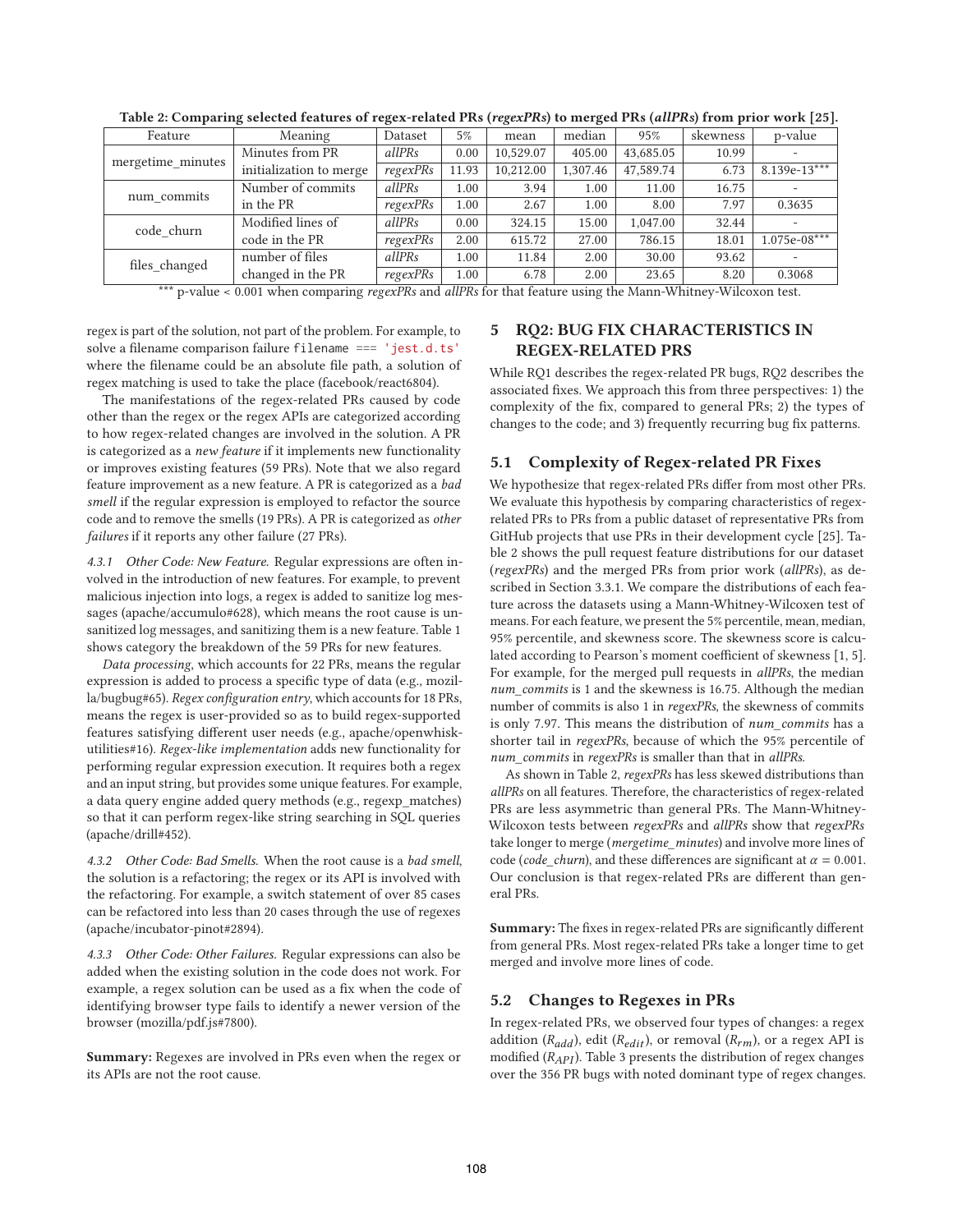**Table 3: Distribution of the four types of regex-related changes over different root causes and manifestations. A (B) means A PRs have B occurrences of the change, in total.** • **indicates the dominant type of regex-related changes in the corresponding manifestation (or category) in each row.**

| Root Cause | Manifestation (Category)     |               |     | $R_{add}$            | $R_{edit}$ | $R_{rm}$ | $R_{API}$ |
|------------|------------------------------|---------------|-----|----------------------|------------|----------|-----------|
| Regex      | <b>Incorrect Behavior</b>    |               | 165 | 22(40)               | 139(236)   | 26(48)   | 12(13)    |
|            | Compile Error                |               | 8   | 0(0)                 | 7(10)      | 1(3)     | 3(3)      |
|            | <b>Bad Smells</b>            | Design Smells | 17  | 4(5)                 | 4(9)       | 12(63)   | 3(4)      |
|            |                              | Code Smells   | 28  | 3(3)                 | 20(49)     | 8(10)    | 3(5)      |
|            | Sum                          |               | 218 | 29(48)               | 170 (304)  | 47 (124) | 21(25)    |
|            | <b>Incorrect Computation</b> |               | 6   | 1(1)                 | 1(1)       | 0(0)     | 6(9)      |
| Regex API  | <b>Bad Smells</b>            | Design Smells | 2   | 0(0)                 | 0(0)       | 0(0)     | 2(2)      |
|            |                              | Code Smells   | 25  | 2(8)                 | 3(10)      | 1(25)    | 23(381)   |
|            | Sum                          |               | 33  | 3(9)                 | 4(11)      | 1(25)    | 31 (392)  |
|            | New Feature                  |               | 59  | 53 $(110)$ $\bullet$ | 3(4)       | 0(0)     | 4(4)      |
| Other Code | Other Failures               |               | 27  | 23(44)               | 6(7)       | 2(4)     | 3(6)      |
|            | <b>Bad Smells</b>            |               | 19  | 11(19)               | 5(21)      | 5(20)    | 0(0)      |
|            | Sum                          |               | 105 | 87 (173)             | 14 (32)    | 7(24)    | 7(10)     |
| Total      |                              |               | 356 | 119 (230)            | 188 (347)  | 55 (173) | 59 (427)  |

Across all root causes and manifestations, the most common change is an edit, as 52.8% (188/356) of the PRs contain one or more edit. Regexes were added in over twice the number of PRs (119) as they were removed (55). Regex API changes occurred in 59 (16.6%) of the PRs. Note that these numbers do not add up to 356 because a PR can have multiple types of changes (e.g.,  $R_{API}$  and  $R_{edit}$ ); 14.9% (53/356) of the regex-related PRs involve more than one type of changes. Although  $R_{edit}$  is the dominant type of regex-related changes in our dataset, the number of  $R_{edit}$  changes in those pull requests is usually one or two. In contrast, the average number of changes for  $R_{API}$  is above seven. Next, we examined the fixes applied to each root cause.

**Fixes for Regex Root Cause.** When the regex is the root cause, 78.0% (170/218) of the PRs contain a regex edit. To fix design smells, however, regex removal is more common; as 11 of the 17 design smells PRs are related to unnecessary regexes (Table 1), removing the regex is a natural response.

We note that a regex edit is not always the solution, even when the regex itself is the root cause. For example, incorrect regex behavior could be fixed by replacing the regex with an existing parser (See Pattern 4 in Table 4). When incorrect regex behavior relates to the changed input data, the PR can either modify the regex or simply add a regex to the list of regexes (See Pattern 5 & 6 in Table 4). When the incorrect regex behavior is related to case sensitivity and Unicode characters, adding or modifying the regex flags in the regex API method can also be found together with regex edits (e.g., apache/beam#6092).

**Fixes for Regex API Root Cause.** Most of the fixes for regex API issues involve changes to the API (78.8%, 26/33). Of all the API changes for all root causes (59 PRs, 427 instances), most fix deprecated APIs (71.2%, 304/427). However, multiple changes are sometimes required. For example, the PR mozilla/treeherder#198 handles an incorrect computation and contains an  $R_{API}$  and an  $R_{edit}$ . While the fix moves the flag from re. search to re. compile, the regular expression '.+ pgo(?:[ ]|-).+' is optimized into a different representation '. + pgo[ -]. + ', which is a hidden regex representation code smell not mentioned in the PR description.

**Fixes for Other Root Causes.** The majority (75%, 173/230) of R<sub>add</sub> edits come from the *other code* root cause. This is fitting as regexes are used in the solution for PRs in this category, but are not the cause of any issues.

**Summary:** Suitably, each root cause has a common change type. When regexes are the problem, edits are the most common, unless it is a design smell that is resolved through removal. API problems involve API changes, and regexes are often added to solve problems caused by other code.

# **5.3 Recurring Patterns to Fix Regular Expression Bugs**

Table 4 presents the ten recurring fix patterns we identified from the regex-related pull requests. Patterns 1-7 fix regex issues and patterns 8-10 fix regex API issues. The column *#PR* shows the number of pull requests that exhibit the pattern. However, this is not an indication of pattern frequency because a fix pattern can (and does) appear multiple times in the same PR. Pattern 7 is language-specific, but the rest are general enough to apply to the three languages: Python, JavaScript, and Java.

**Escaping Issues (Patterns 1 & 7).** Pattern 1 fixes incorrect regex behavior and compile errors that result from improper escaping, which we saw in Java, JavaScript, and Python. The domain knowledge required in Pattern 1 is to distinguish a regex meta-character from string escape character (e.g., \b can be a backspace or a regex word boundary) and from plain text (e.g., '(' can be a common left parenthesis or the starting anchor of a regex capturing group). Pattern 7 is specific to Python and can be used to distinguish regex meta-character escaping (e.g., \.) from string character escaping  $(e.g., \n\ln).$ 

**Regex Scope Issues (Patterns 2, 5 & 6).** Pattern 2 adds characters to a character class. Pattern 5 and Pattern 6 apply when additional alternatives are needed. When the strings within the regex are expressed in separate regular expressions, they can be combined in a single regex using an OR operator | or grouped into a set of regexes.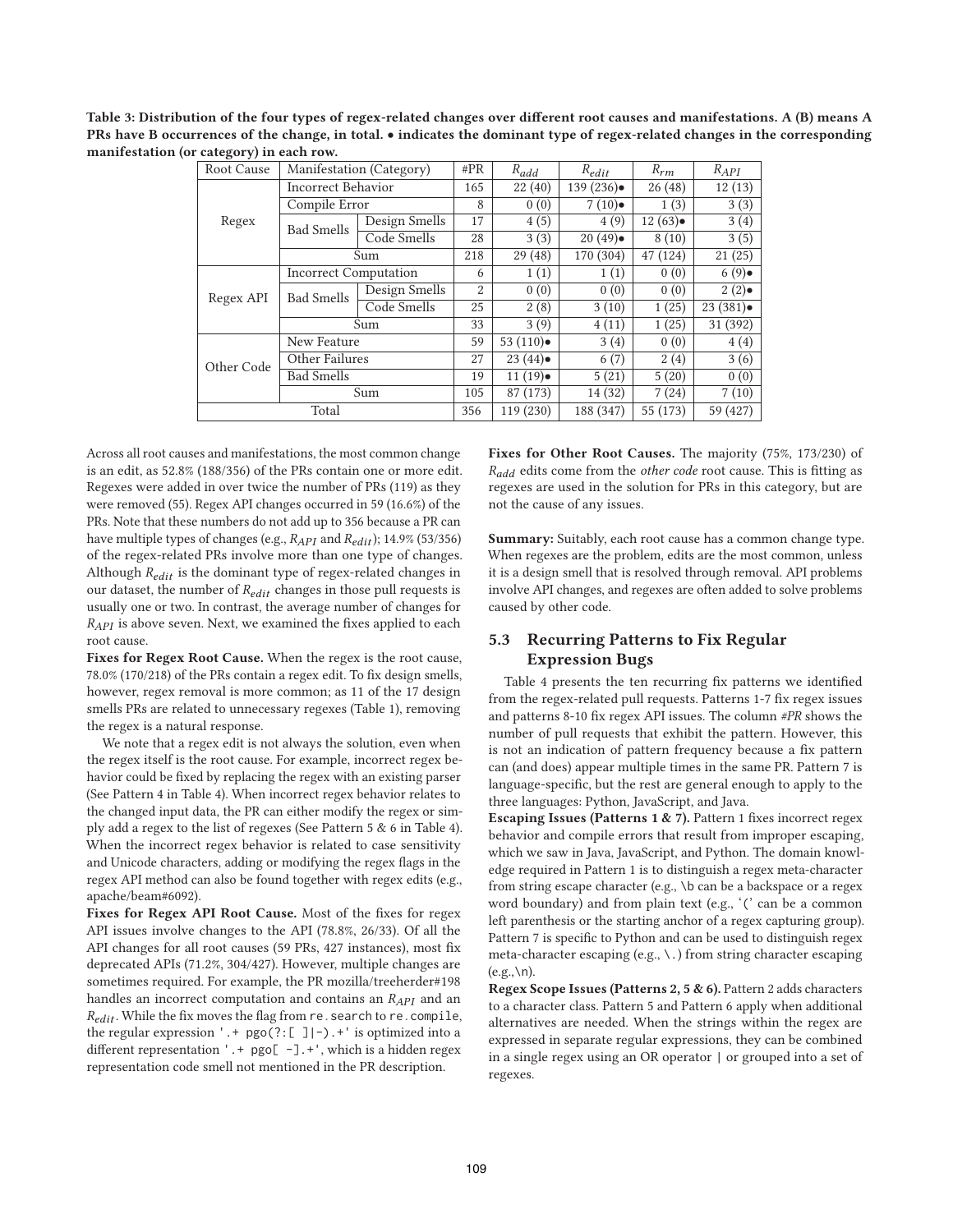**Table 4: Recurring patterns to fix regular expression bugs. Pattern 1-7 are to solve regex issues and Pattern 8-10 are to solve regex API issues. With the exception of Pattern 7 (as noted), each pattern can be applied to each of the languages studied: JavaScript, Python, and Java.**

| ID                                                     | Description                            | #PR | <b>Example Before/After</b> |                                                                |
|--------------------------------------------------------|----------------------------------------|-----|-----------------------------|----------------------------------------------------------------|
| Correctly escaping regex literals<br>1                 |                                        | 17  | Before:                     | regex="a.png"                                                  |
|                                                        |                                        |     | After:                      | regex="a\.png"                                                 |
| Extend or shrink the character class<br>$\overline{2}$ |                                        | 17  | Before:                     | value_regex = $r'[\_\w{w}]+'$                                  |
|                                                        |                                        |     | After:                      | value_regex = $r'[\lfloor \cdot \cdot \cdot \cdot \rfloor]$ +' |
|                                                        | 3<br>Replace regex with string methods |     | Before:                     | if re.match(".*error.*",message):                              |
|                                                        |                                        |     | After:                      | if "error" in message:                                         |
|                                                        |                                        |     | Before:                     | EMAIL_REGEX_PATTERN.matcher(email).matches();                  |
| 4                                                      | Replace regex with existing parser     | 11  | After:                      | import javax.mail.internet.InternetAddress;                    |
|                                                        |                                        |     |                             | InternetAddress emailAddr = new InternetAddress(email);        |
|                                                        |                                        |     | Before:                     | emailAddr.validate();<br>regex="win32 windows"                 |
| 5                                                      | Add or remove a regex alternation      | 10  | After:                      | regex="wind32 windows win64"                                   |
|                                                        | Add or remove a regex to the regex     |     | Before:                     | 'regexes': [                                                   |
|                                                        | list                                   |     |                             | re.compile('Ubuntu HW 12.04 x64 .+')                           |
|                                                        |                                        | 9   |                             |                                                                |
| 6                                                      |                                        |     | After:                      | 'regexes': [                                                   |
|                                                        |                                        |     |                             | re.compile('Ubuntu (ASAN )?HW 12.04 x64 .+'),                  |
|                                                        |                                        |     |                             | re.compile('^Android 4\.2 x86 Emulator .+'),                   |
|                                                        | Correct the type of regex represen-    |     | Before:                     | 'pattern': '\d{1,2}/\d{1,2}'                                   |
| $\overline{7}$                                         | tation; Language = $\{Python\}$        | 6   | After:                      | 'pattern': $r'\ddot{\{1,2\}}/\ddot{\{1,2\}}'$                  |
|                                                        | Checking null values for regex         |     | Before:                     | Matcher matcher = $regex.matcher(currentLine);$                |
| 8                                                      | execution                              | 5   | After:                      | Matcher matcher = currentLine == $null ? null :$               |
|                                                        |                                        |     |                             | $\rightarrow$ regex.matcher(currentLine);                      |
|                                                        |                                        |     | Before:                     | String BLACKLIST = $"$ ";                                      |
|                                                        |                                        |     |                             | <b>boolean</b> method(String name) {                           |
|                                                        |                                        |     |                             | return ! (name.matches(BLACKLIST));                            |
|                                                        |                                        |     |                             |                                                                |
| 9                                                      | Regex static compilation               | 4   | After:                      | Pattern BLACKLIST = Pattern.compile("");                       |
|                                                        |                                        |     |                             | <b>boolean</b> methodE(String name) {                          |
|                                                        |                                        |     |                             | return ! (BLACKLIST.matcher(name).matches());                  |
|                                                        | Conditional checking before regex      |     | Before:                     | Matcher m=Pattern.compile(regex).matcher(currentLine);         |
|                                                        | execution                              |     | After:                      | if currentLine.contains("error"){                              |
| 10                                                     |                                        | 4   |                             | Matcher m=Pattern.compile(regex).matcher(currentLine);         |
|                                                        |                                        |     |                             | }                                                              |

**Removing Regexes (Patterns 3 & 4).** Pattern 3 replaces the regex using string API functions while Pattern 4 replaces the regex solution with APIs provided in third-party libraries. The differences between Pattern 3 and Pattern 4 lie in the matching strings. Pattern 4 is used when the matching string has its own syntax grammar (e.g., email address, IP address, URL) and its dedicated parser. Pattern 3 is used when the use of string libraries is simpler or easier to understand than the regex implementation, but further research is needed to identify situations when a regex is better and when a string implementation is better.

**Exception Handling (Pattern 8).** Pattern 8 prevents null values from getting into or out of regex API methods. Another fix pattern for regex exception handling uses try-catch code blocks, but this can often be addressed by using smart editors to suggest exceptions to catch, so we omit it from the table.

**Unnecessary Computation (Patterns 9 & 10).** Pattern 9 avoids repeated regex compilation by pre-compiling regex objects and making the pre-compiled objects sharable among various functions. Pattern 10 reduces the execution frequency of regex methods by conditionally checking the input strings prior to the regex matching. **Other Patterns.** Other common patterns include transforming a regex character class into a regex shortcut, adding or removing regular expression anchors, changing regex API, splitting regular expressions apart or merging regular expressions together, or switching from capturing groups to non-capturing groups. More patterns could be observed, but those presented in Table 4 represent common ones that are candidates for automation based on our careful exploration of the data.

**Summary:** For a regex issue, there are often multiple fix patterns that can help, such as replacing a regex with string library operations or replacing it with external library calls. These patterns provide a first step toward understanding common regex-related code changes, which could enable automated program repair or other automated regex support.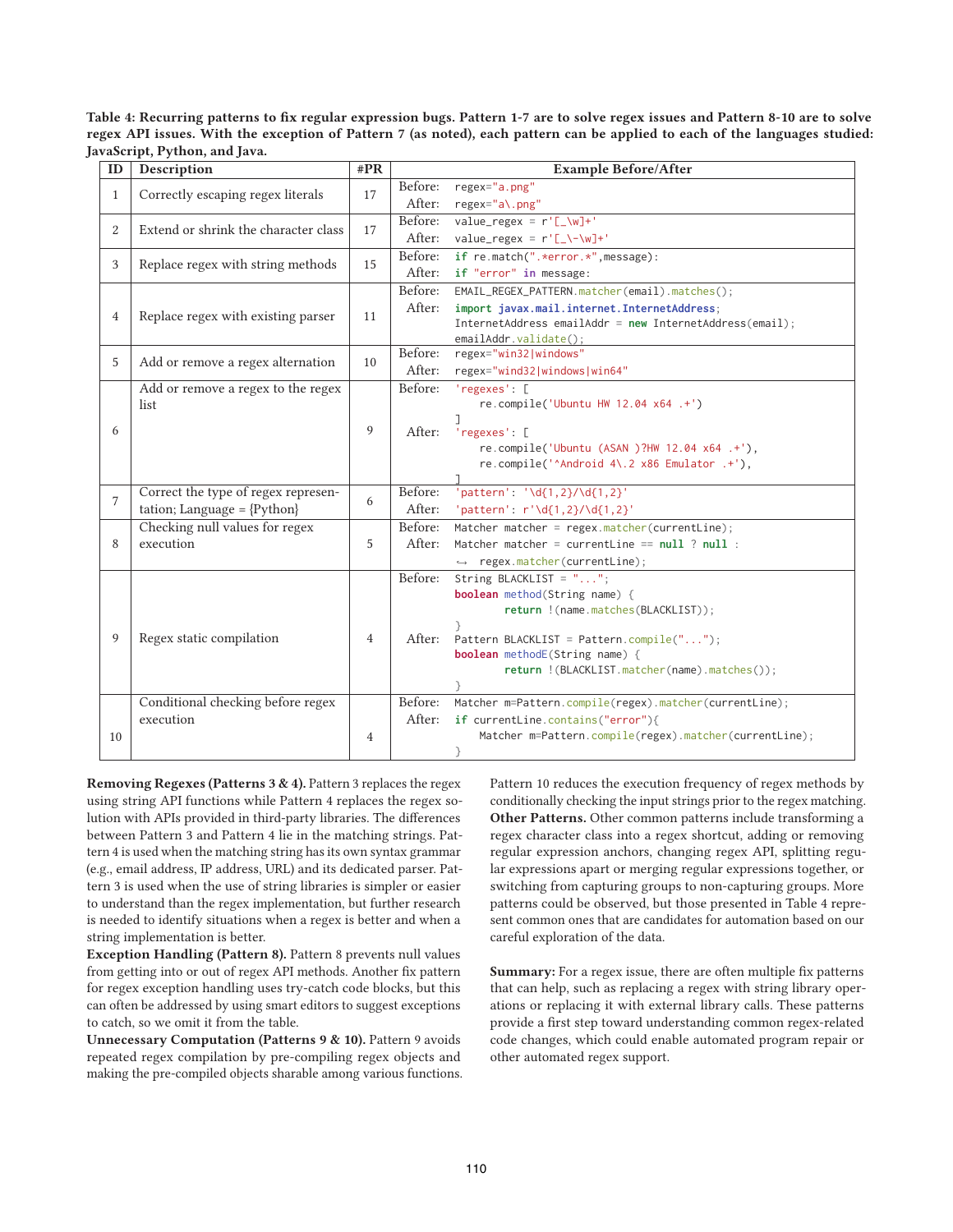## **6 DISCUSSION AND FUTURE WORK**

We began this work to gain a better understanding of the issues developers face when working with regular expressions, and the lens we chose is the pull request. Here, we discuss our high-level observations, implications, and future work possibilities. Based on our analysis of the data, the following observations stand out:

**Differences across programming languages.** Prior work shows that the regular expression representations have significant differences across programming languages [22] and porting regular expressions causes semantic and performance differences [21]. During our analysis of regex bugs, we saw that some regex bugs are closely related to a particular program language. The incorrect computation or incorrect regex behavior caused by stateful methods occurs only in JavaScript. The Regex API code smell of *Performance/Security* occurs in JavaScript and Python, but not Java (Section 4.2.2). The language version also has an impact on regex bugs by changing flags (e.g., re.L is no longer supported after Python 3), deprecating APIs, and changing performance.

**Regex issues when represented as string literals.** When a regular expression is represented as a quoted string literal, it can be tricky to get right. Regexes use backslashes for shortcuts (e.g., \d) and to convert meta-characters to plain characters (e.g.,  $a \setminus p$ ng). However, backslashes themselves need to be escaped to make a valid string sequence. The complicated escaping process and the different escaping character support in different languages make regular expression escaping fragile (see Pattern 1 in Table 4).

**To regex or not to regex.** Our study found 15 PRs of replacing regex with string operations and 9 PRs of replacing string operations with regular expressions. When other code is the root cause of the issue, regexes are added in 82.9% (87/105) of the PRs. The problem of when regular expressions should and should not be used [2, 3, 6] is also discussed in the PRs. One PR discussion sets a boundary for when regexes should be used: "*If the data and the comparison only require you to test for equality, then I'd try to use an Array. If whatever I'm testing can't use equality then I'd use a RegExp.*" (mozilla/fxa-auth-server#1743). This problem is regarded to be one of the difficulties of regex programming [34]. Further research efforts are needed to better understand when to use and when not to use regexes.

**Regex usage context matters.** In this paper, we found that regex errors go beyond just composing the intended regex. The issues we observed also include incorrect usage of regular expression APIs (Section 4.2), improper exception handling (Section 4.2.2), and unreadable or inefficient regexes (Section 4.2.2). Thus, it is important to consider regexes in their context when proposing solutions to support developers. Online tools, which developers report to use for regex composition and testing [16], cannot determine if a regex is compiled too often (Pattern 9, Table 4), if a string library would be more appropriate (Pattern 3, Table 4), or if a meta-character should be escaped (Pattern 1, Table 4). While helpful for understanding matching behavior, developers could benefit from tool support within the IDE that can consider the context.

**Regex performance is about more than regex complexity.** Prior work on regex and ReDoS [20] focuses on the complexity of executing a regular expression. In the PRs we studied, developers

demonstrated an interest in optimizing regex execution by refactoring the surrounding code (e.g., adding conditional or null checking, Patterns 8 & 10, Table 4) or by fine tuning the features in the regular expression representation such as changing capturing groups to non-capturing groups (e.g., apache/nutch#432). Automated performance support would help developers identify these inefficiencies sooner.

**Testing Regexes.** Prior work on regex testing [46] shows that only 17% regular expressions are tested. The PRs reveal that test code is not typically committed with regex changes; over 50% of PRs do not include test code edits. Providing test cases provides clarity on the intended behavior of the regex and may reduce discussions about what purpose a regex should serve. Among the 165 PRs causing incorrect regex behaviors, 47.9% (79) contain regex testing code for the regex and 49.7% (82) do not. The other four are not feasible to test because the regular expression is in either the configuration files or the testing framework itself specifying which tests to run (e.g.,mozilla/amo-validator#320).

We note that regex testing statistics from prior work [46] may be artificially low due to feasibility issues. Not all regexes can be tested in context. Regular expressions written in configuration files, for example, make testing more challenging (e.g., mozilla/amovalidator#520). In that case, it is important to ensure the regexes are not malicious and do not cause significant system slowdown. **Summary:** Each of these observations opens the door for further research. Our sample of PRs was not large, but the analysis was indepth. Opportunities for further, automated exploration and further, automated support have been identified.

## **7 THREATS TO VALIDITY**

**Internal Validity.** We manually labeled the PRs using two authors as raters. To reduce misclassifications, all disagreements were thoroughly discussed with a third author.

Our analysis considers only the code changes present in merged pull requests. Thus, and changes that proceed or follow the PR but are not linked to the PR were not analyzed.

**Construct Validity.** We analyzed 356 merged PR bugs from 4 organizations, which may not be representative of all regex-related PRs. These PRs are in three languages, which may not generalize. The dataset is from public GitHub repositories, which may not generalize to projects hosted elsewhere or private repositories. However, we did not observe any important differences in PRs between the selected organizations. Their distributions of root causes and manifestations, are not statistically different from one another, suggesting (though not proving) generalizability.

When comparing *regexPRs* and *allPRs*, we observed that 8 PRs in *regexPRs* are present in *allPRs*. We believe the impact is minimal, as there are over 800x more PRs in the *allPRs* dataset.

We split six PRs into multiple bugs because the issues were independent. This has a subtle impact on the generalizability of the results to other sets of regex-related PRs.

Where appropriate, we connected our results to prior work on regular expressions to reduce mono-method bias.

**External Validity.** The PRs were sampled on February 1, 2019, and thus reflect the PRs available at a specific date and time. Results may not generalize to PRs sampled from a different period.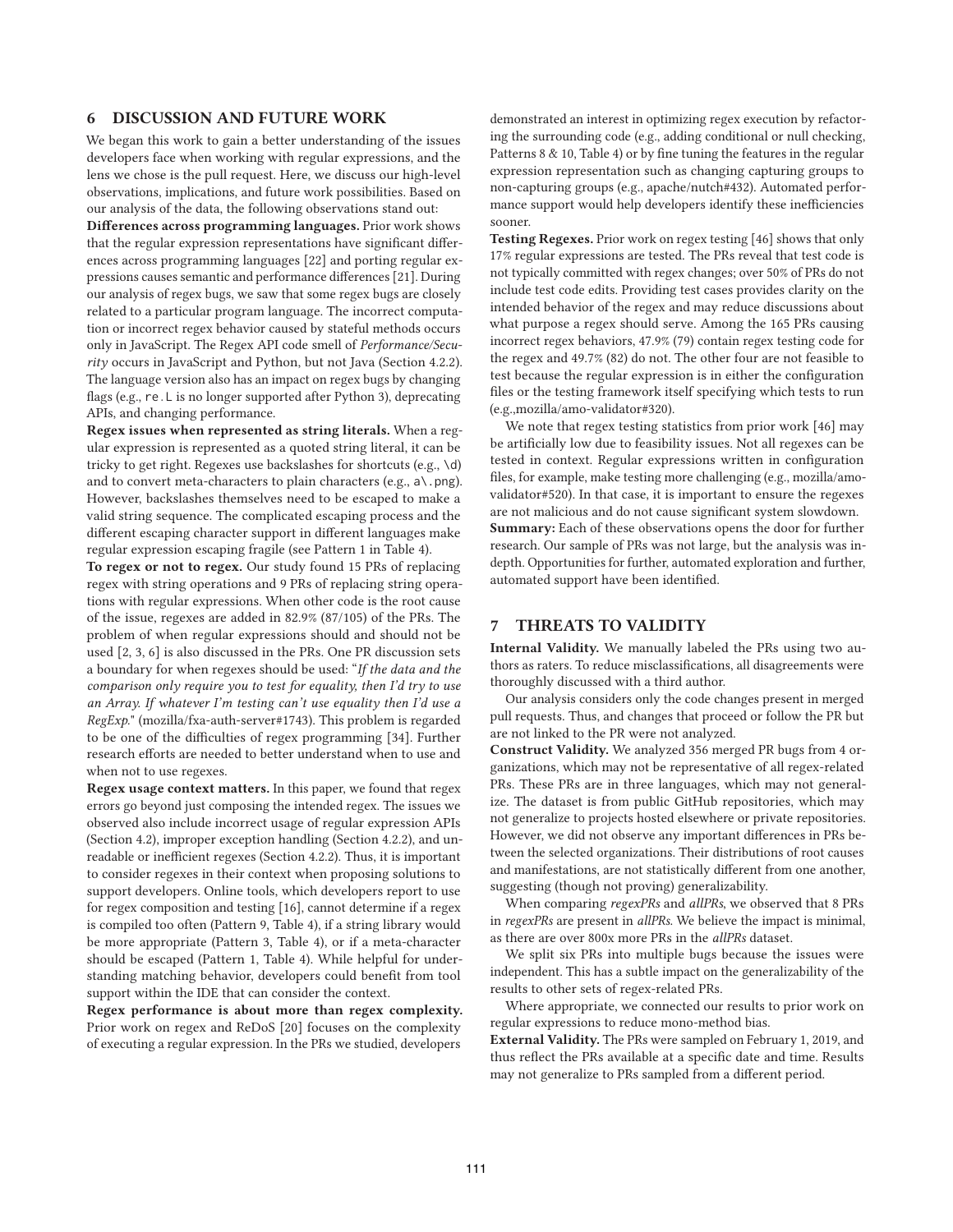We used GitHub's merge status in selecting PRs, which poses a threat to validity [27]. This threat is that additional pull requests may have been merged, and the existence of such pull requests would affect our results if they substantially differ from the ones merged via GitHub. Further study is needed to assess the impact of this threat.

Among the 16 PR features [25], we only select four of them to evaluate RQ2. The comparison between *regexPRs* and the *allPRs* dataset may not hold on the other features.

## **8 RELATED WORK**

This work is mostly related to research on regular expressions in software engineering. The methodology is most related to research on software bugs and classification.

**Regular Expressions in SE.** Empirical research on regular expressions in software engineering is emerging (e.g., [16, 17, 20– 22, 45, 46]). Previous research focuses on regex feature usage in one language [16] and later on comparing regex characteristics across languages [21, 22], with a specific focus on portability issues [21]. Previous research also explores regex characteristics (e.g., size, features) at a moment in time [16, 21], or, more similar to this work, on changes to the characteristics over time through the lens of commit history [45]. Another dimension is context: some regular expression studies extract regexes from their context for analysis (e.g., [17, 45]), but others consider the execution environment (e.g., to measure test coverage [46] or identify actual ReDoS issues [20]). In this work, we analyzed regexes in multiple languages using the context from the PR, which is not available through commit history alone, in addition to properties of the regex itself.

Regex comprehension has been studied using controlled experiments [17] and composition strategies have been studied using observational studies of developers [15]. This work is complementary to work in regex comprehension, as regex representation code smells were found in this work. These are the byproduct, in part, of regex readability issues (Section 4.1.3).

Complementary to our efforts here, prior work identifies the presence of ReDoS vulnerabilities in thousands of JavaScript and Python modules [20, 41]. While the prior work [20] took a deep dive into a particular type of vulnerability, this work looks more broadly at issues resulting from regular expressions (including ReDoS issues, which were also present in two PRs in our dataset, Section 4.1.3).

Prior work has surveyed developers to identify pain points associated with regular expression usage [16, 34]. Rather than surveying developers, this work explored the discussions in regex-related PRs. Pain points were revealed indirectly through the fix patterns (e.g., issues with escaping literals are common and likely a pain point), and bug characteristics.

**Software Bugs and Classification.** GitHub has become a popular hosting site for organizations large and small to make their projects available to their teams and the public. Pull requests are created when a developer wants their changes to be integrated into a project; sometimes these are linked to a GitHub issue or another bug reporting software. Pull requests are reviewed and discussed before being merged.

The lens through which researchers study bugs is typically a bug report [23, 31, 42, 48, 49]. GitHub pull requests [24, 25, 33, 38] provide a different lens as they contain a proposed (or actual, in the case of a merged PR) change.

Similar research to ours is bug classification [26, 32, 36]. Some research targets emerging applications, such as TensorFlow bugs [48] and Blockchain bugs [44], while others target distributed systems such as node change bugs [29] and concurrency bugs [30]. More specific bug types include bugs in exception-related code [19], bugs in patches [47], numerical bugs [23], performance bugs [39], and cross-project correlated bugs [31]. Our study joins this list with its focus on regex-related bugs.

Bugs are often categorized in terms of root causes and manifestations [23, 30, 39, 47, 48], bug patterns [30], and fix strategies [30, 31, 39]. Tan and Liu et al. [42] conduct a temporal analysis to study the trend of different types of bugs with software evolution. Zhong et al. [49] evaluate the differences between bug fixes by programmers and the fixes by automatic program repair. Selakovic et al. [39] measure the complexity of optimization code changes. Wan et al. [44] evaluate the relationship between bug type and bug fixing time. We adopt the approach of using root causes and manifestations to describe regex-related bugs and the approach of using fix strategies to describe bug resolution.

In addition to bug studies, there is also lots of research focused on code refactoring to categorize or detect code smells and design smells in source code [35, 37, 40] and to understand the mutual impact between those bad smells and the software development process [28, 43]. As many of the PRs were addressing code smells, our work is related to this literature as well.

#### **9 CONCLUSION**

Most empirical studies on regular expression bugs are focused on detecting or fixing ReDoS. The studied regular expressions are often extracted from source code, and thus real, but the whole empirical study is often separate from the environment where the regexes are executed. There is little knowledge about what regular expression problems could happen in real-world software code and the consequences of those problems.

This paper presents a study of 350 merged regular expression related pull requests from Apache, Mozilla, Facebook and Google GitHub repositories where the regular expression problems are studied carefully by bug descriptions and the source code. Our results provide not only the dominant regular expression problems but also a spectrum of regular expression root causes and manifestations. Our study shows that regular expression bugs are not independent of the source code it runs, but are influenced by the software evolution and the code quality. Furthermore, by analyzing the complexity of regular expression bug fixes, we demonstrate that regular expression bugs are not trivial problems as they take more time and more lines of code to fix compared to general bugs. We also provide ten common patterns of regex bug fixes. Our results and finding provides an overview of regular expression bugs and motivates future work on techniques and tools to solve practical regular expression problems.

#### **ACKNOWLEDGEMENTS**

This material is based upon work supported by the National Science Foundation under Grant No. 1714699.